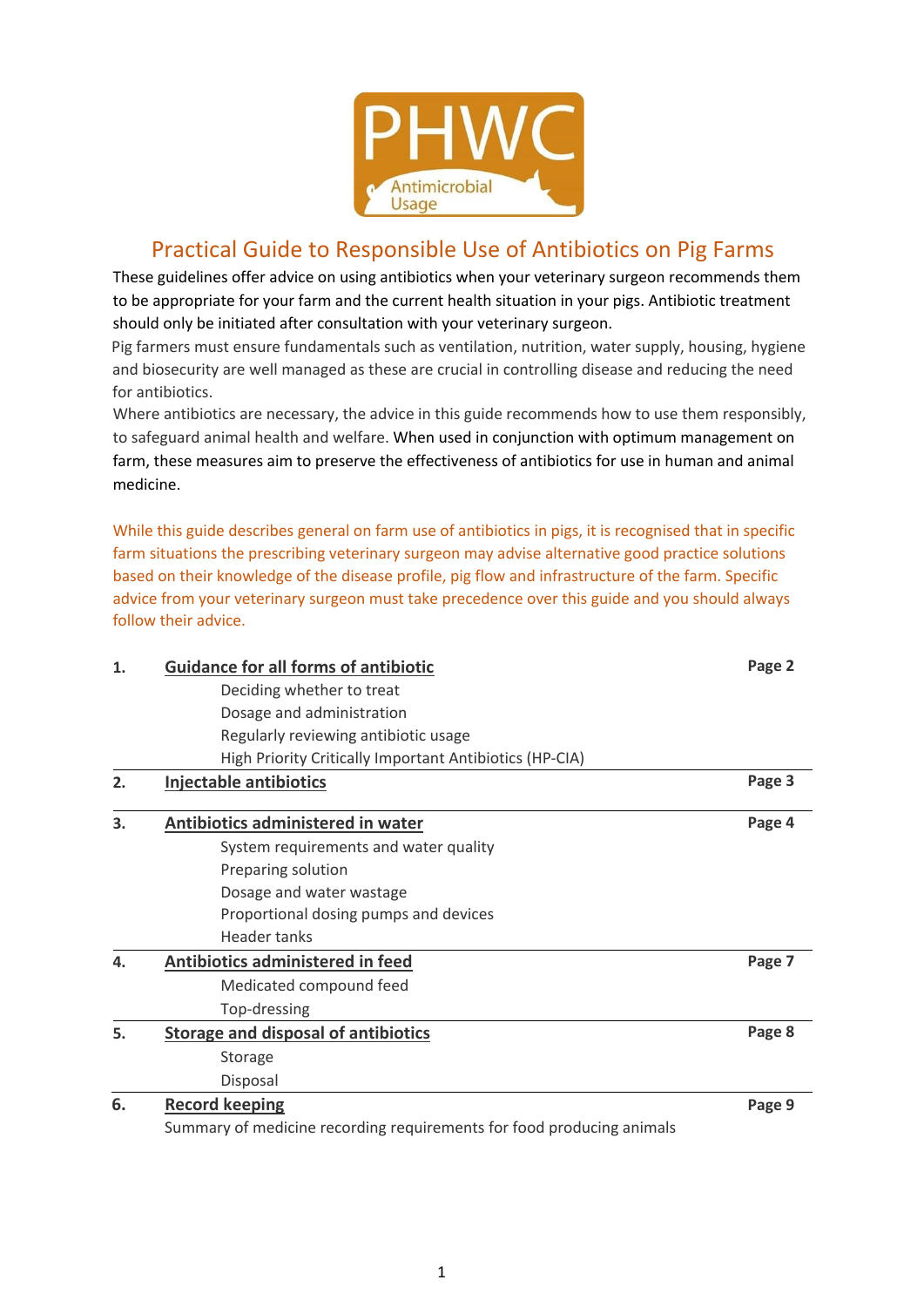# **1. Guidance for all forms of antibiotic**

## **Deciding whether to treat**

- Antibiotics must only be used on prescription and under instruction of a veterinary surgeon who has the pig(s) to be treated under his/her care and should follow a veterinary visit or consultation.
- The welfare and likely recovery of the animal(s) to be treated must be considered before starting treatment and regularly reassessed during its course.
- If animals are not responding to antibiotic treatment, veterinary advice should be sought as soon as possible.
- Antibiotics should only be used in line with the guidance provided in the Veterinary Health Plan for specific clinical signs and disease conditions. If any other disease signs are observed, a veterinary surgeon should be consulted before antibiotics are administered and antibiotics prescribed for one condition should never be used for a different condition without authorisation from your vet.
- It may be appropriate for samples to be tested to identify the bacteria responsible for the disease signs. This can be discussed with your veterinary surgeon and may assist in choosing the most suitable antibiotic.
- Antibiotics should only be used for disease control until alternative methods are fully implemented or where there are no effective alternative ways to control disease. For example, changing the vaccination schedule or making management changes may allow disease to be controlled without the need for antibiotics.
- The number of pigs receiving antibiotics should be kept to the **minimum required**. The smallest possible number of animals should be treated, ideally on an individual or pen/room basis rather than a whole building. However, this should be based on advice from your veterinary surgeon and the health and welfare of at-risk animals should not be compromised.
- Early isolation (in a hospital pen) of pigs showing signs of disease can reduce its spread, minimising the number of pigs requiring antibiotic treatment.

# **Dosage and administration**

- Farms using antibiotics and other medicines must abide by the Control of Substances Hazardous to Health regulations 2002 (as amended) (COSHH). Practical advice on how to apply COSHH on farm can be found in the Health and Safety Executive's Veterinary Medicine guide.
- Individuals handling antibiotics must follow the guidance on the label and package insert, and check they are not allergic to the product ingredients.
- All stock people must be sufficiently trained in administering antibiotics. For example, this could be through AHDB Pork Stockman training, QMS Stockman training, internal training or specific medicines use training through veterinary practices or AHDB Pork.
- To calculate dosage, an accurate weight of the pig(s) requiring treatment should be based on regular recorded weights from the same age category on the farm, those specified in the veterinary health plan or an average from weighing the pig(s) in the treatment group.
- Antibiotics should be administered at the correct dose and for the full course, as directed by the veterinary surgeon. It is essential to calculate and administer the correct dose and to use the correct number of doses to achieve the best response.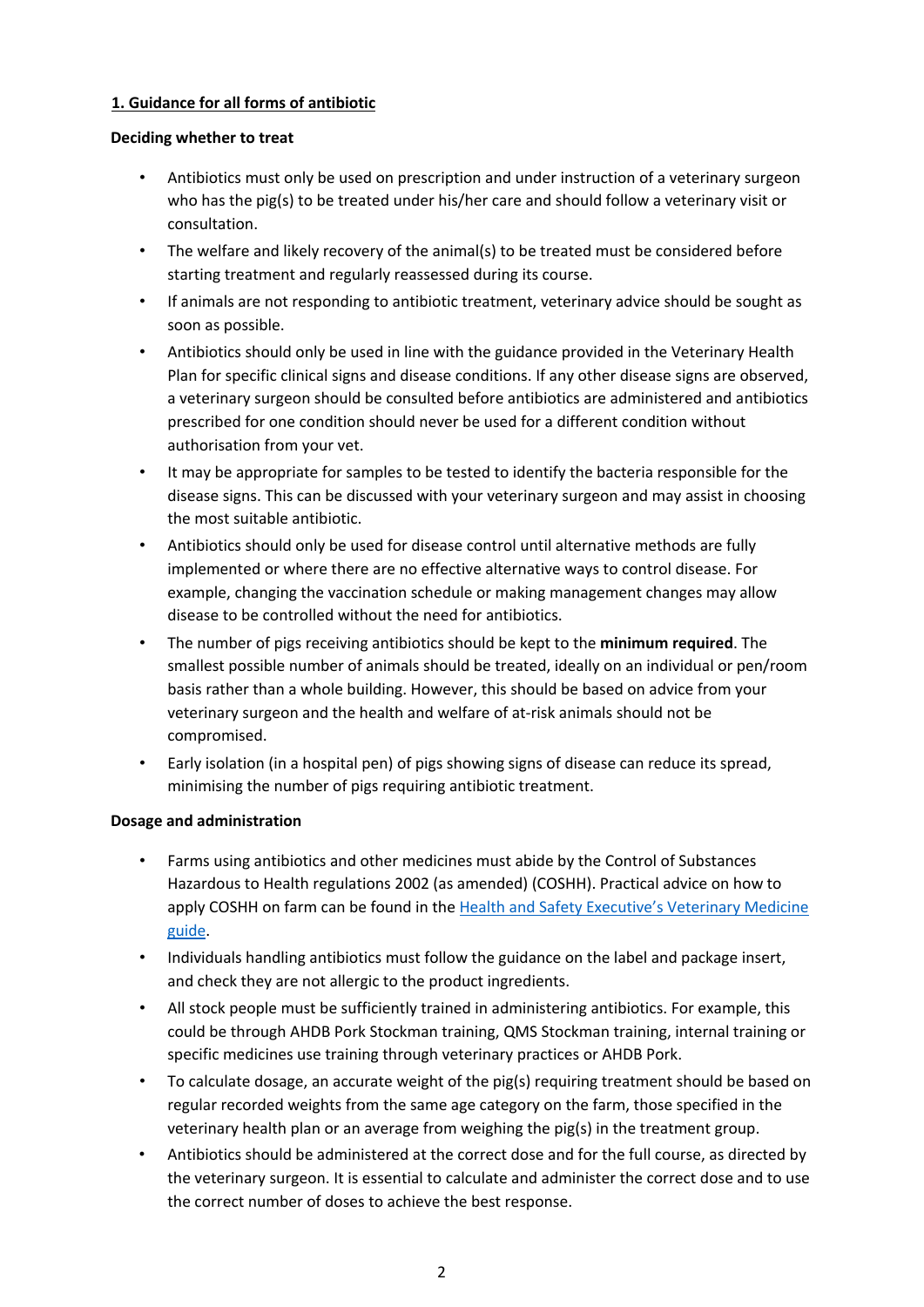• To ensure antibiotic residues are not found in meat, the withdrawal period shown on the medicine label and product leaflet and you must always adhere to the Veterinary Health Plan. In some circumstances, your vet may advise you of a different withdrawal period for example if an antibiotic is used to treat a condition where it is not licenced for that condition. You must adhere to the advice given to you by your vet.

### **Regularly reviewing antibiotic usage**

- Use of antibiotics must not become habitual, as this can increase the risk of resistance developing. This could limit treatment options in future disease outbreaks and have a negative effect on the health and welfare of the pig herd.
- Where antibiotics are being used in groups of pigs for longer periods of time, usage should be reviewed and refined every quarter. All changes should be documented every quarter in the Veterinary Health Plan.
- The following can be useful when reviewing with your vet whether to continue or discontinue antibiotic treatments:
	- $\circ$  Careful observation of the pigs by the producer, including any changes in feeding habits, water consumption, behaviour or other signs of disease. This should be supported by clinical examination and observation of pigs by the veterinary surgeon;
	- o Records of productivity parameters kept on farm, such as mortality rates;
	- $\circ$  Medicine book and antibiotic usage records. Note, the electronic medicine book (eMB) can be used as a tool for collating and reviewing your antibiotic use;
	- o Abattoir monitoring results;
	- o Results of diagnostic investigations;
	- o Where applicable, laboratory testing for antibiotic susceptibility should be repeated, as advised by your veterinary surgeon.

# **High Priority Critically Important Antibiotics**

HP-CIAs are the fluoroquinolones,  $3<sup>rd</sup>$  and  $4<sup>th</sup>$  generation cephalosporins and the polymixins (colistin) and are considered 'last resort' antibiotics. The Pig Veterinary Society Prescribing Principles for Antimicrobials states "*HP CIAs are products of last resort; only to be used when no other options are available and supported by laboratory sensitivity tests or in extreme circumstances when all else has failed. The full PVS Prescribing Principles are available*  http://www.pigvetsoc.org.uk/files/document/558/1705%20PVS%20AntiB%20Prescribing%2

# **2. Injectable antibiotics**

Administering antibiotics by injection is an efficient way of delivering the correct dose of antibiotic to **individual or small numbers** of pigs. It has the advantage of being effective in pigs that are not eating or drinking enough to be medicated orally. However, consideration should be given to restraint of animals to ensure handler safety, reducing the chance of needle breakage and ensuring stress to the pigs is minimised. In acute outbreaks of bacterial disease where pigs are not eating or drinking, or ring-fencing of disease is required, injections may be the only suitable method of administration.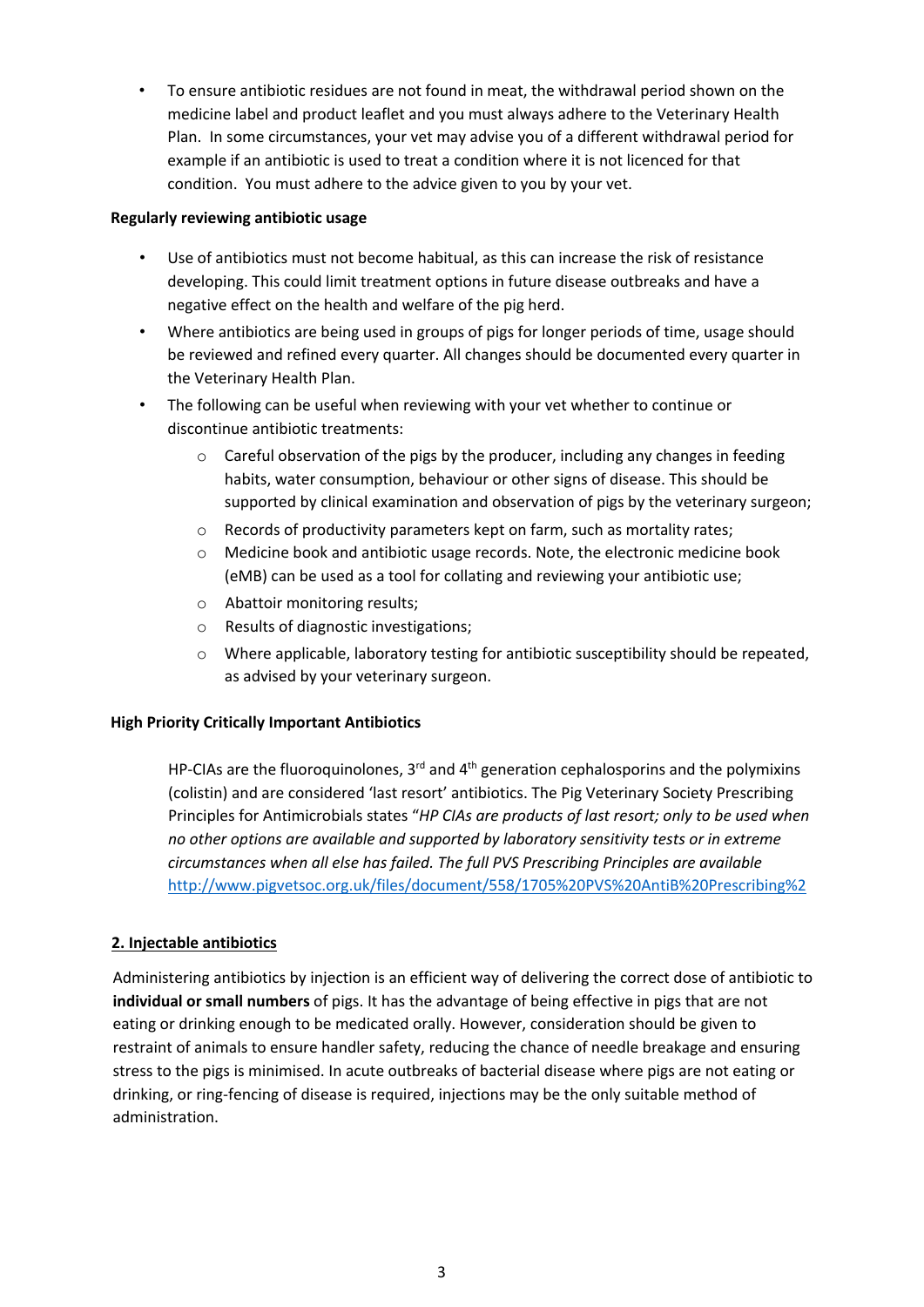- The farm Veterinary Health Plan together with the antibiotic label and information leaflet should be used to calculate the correct dose of antibiotic each time it is used.
- All stock people must be sufficiently trained (as described in section 1) to administer antibiotics by injection.
- Great care must be taken to avoid needle stick injuries in people during injection preparation and administration. If this occurs, refer to the medicine package insert, seek medical advice immediately and report incident to the VMD.
- Needles should be changed as appropriate between different groups of pigs and as advised by your veterinary surgeon. This may be between litters of piglets, between pens, every 10 to 15 pigs and at the end of every day.
- Any used, blunt or broken needles should be discarded in a sharps bin and not re-used.
- Sows and pigs should be restrained in a way that minimises stress for the animal and ensures the stockperson is able to administer the injection as safely as possible.
- Procedures must be in place to deal with needles or part needles accidentally being left in livestock. A pig containing a broken needle is only sold for slaughter providing that:
	- $\circ$  The animal is identifiable up to the time of slaughter
	- $\circ$  It is accompanied by a Food Chain Information declaration form that includes date of incident, product being used and site of injection.

# **3. Antibiotics administered in water**

Antibiotics can be administered through water with medication initiated promptly, which avoids delays while waiting for medicated feed to arrive. Equally, antibiotics can be removed immediately once the course has finished. In-water medication allows treatment of groups of animals (or individual animals that may require treatment) which may have poor appetites but are still drinking. However, it is crucial to ensure the water system, equipment and protocols are suitable in order to deliver the correct dose of antibiotic to every pig, as well as the required volume of water.

# **System requirements and water quality**

 $\overline{a}$ 

- The water system must comply with the local Water Supply Regulations<sup>1</sup>. For mains supplied water, this must include an air gap of sufficient size between the incoming and supply pipe to prevent potentially contaminated or medicated water flowing back into the public supply. In the case of water supplied from a private source such as a borehole, the same type of air gap should also be present, again to prevent contamination of the source by back flow. For more information, please refer to AHDB's report on water systems, produced in conjunction with RAFT Solutions Ltd.
- It is essential that water systems are capable of delivering the required volumes to all pigs and are properly maintained to avoid preventable spillage of medicated water through leaky drinkers.
- It is important that drinker flow rates are correct for the weight range of pigs being treated.
- Drinkers must be placed at the correct height so that there is no spillage or loss. For nipple or valve drinkers pointing straight out of the wall at 90 $^{\circ}$ , the correct height is pig shoulder

<sup>&</sup>lt;sup>1</sup> Water Supply (Water Fittings) Regulations 1999, the Scottish Water Byelaws 2004 and the Water Supply (Water Fittings) Regulations (Northern Ireland) 2009.5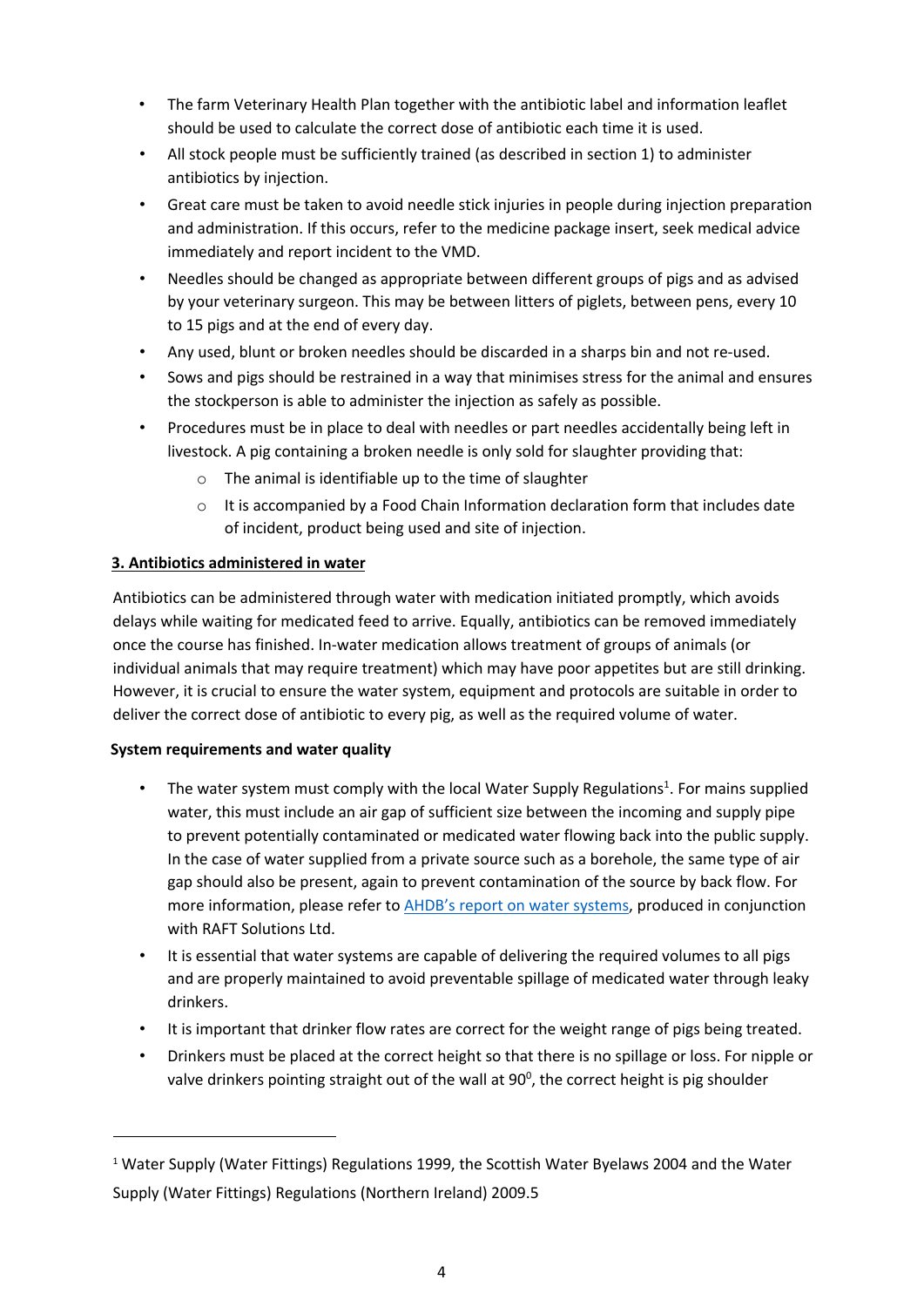height. If the drinker points downwards at  $45^{\circ}$ , the drinker end should be 20% above shoulder height.

- The medicated water must only be available to those pigs requiring treatment, as advised by your veterinary surgeon.
- Water systems used should be cleaned before and after the antibiotics are administered to remove any biofilms that may have built up before or during administration. Biofilms may absorb or inactivate antibiotics and can harbour pathogenic bacteria. Cleaning after administration is required to remove low levels of antibiotics that may remain.
- If other products, such as acids, are being added to the water, check they are compatible with the antibiotics prescribed. If in doubt, discuss this with your veterinary surgeon and/or seek advice from the medicine manufacturer.
- Some substances found in water, particularly from boreholes, inactivate some antibiotics. For example, oxytetracycline is inactivated by high levels of calcium, magnesium or iron. Similarly, some products may contain sugars that can promote yeast formation. Therefore, it is crucial to test the water quality, check the antibiotic product information sheet and, if in doubt, consult the medicine manufacturer.

# **Preparing solution**

- Care must be taken to ensure soluble antibiotics are fully dissolved in order to allow accurate dosing and avoid blocking pipes with undissolved material.
- It may be helpful to dissolve the antibiotic in warm, cold, purified or distilled water first, as it may improve the rate of dissolving the particular medication – please read the product guidelines for further information or seek advice from your veterinary surgeon.
- In hard water regions, an agitator may be needed to keep the product adequately dispersed. Products are also available to aid solubility again, seek advice from your veterinary surgeon
- The quantity of stock solution to be prepared should be carefully calculated giving due consideration to the product guidelines on storage time. This means that usually a maximum of 24h stock solution should be prepared at a time and stored in line with the product guidelines. Fresh stock solution should be prepared regularly, and within the product guidelines, for the duration of the course period prescribed by the veterinary surgeon. Note, this may mean fresh stock solution needs to be prepared every 12 hours for the duration of treatment

### **Dosage and water wastage**

- In-water antibiotics must be delivered at the dose specified by the prescribing veterinary surgeon and administered as specified by the manufacturer. Always read the product label and information leaflet.
- Pigs must be drinking sufficient water to receive the correct dose of antibiotic. If pigs are not drinking enough or their condition is making it difficult for them to access water then antibiotics must be administered by injection.
- Measurements of water intakes for pigs of the same weight on the same farm are useful to help accurately calculate the dose rate.
- The daily pattern of pigs' drinking behaviour should also be considered in the dosing regime, with water intake typically peaking during the afternoon. Again, specific farm recording of water usage is helpful in determining the most effective way to dose the pigs.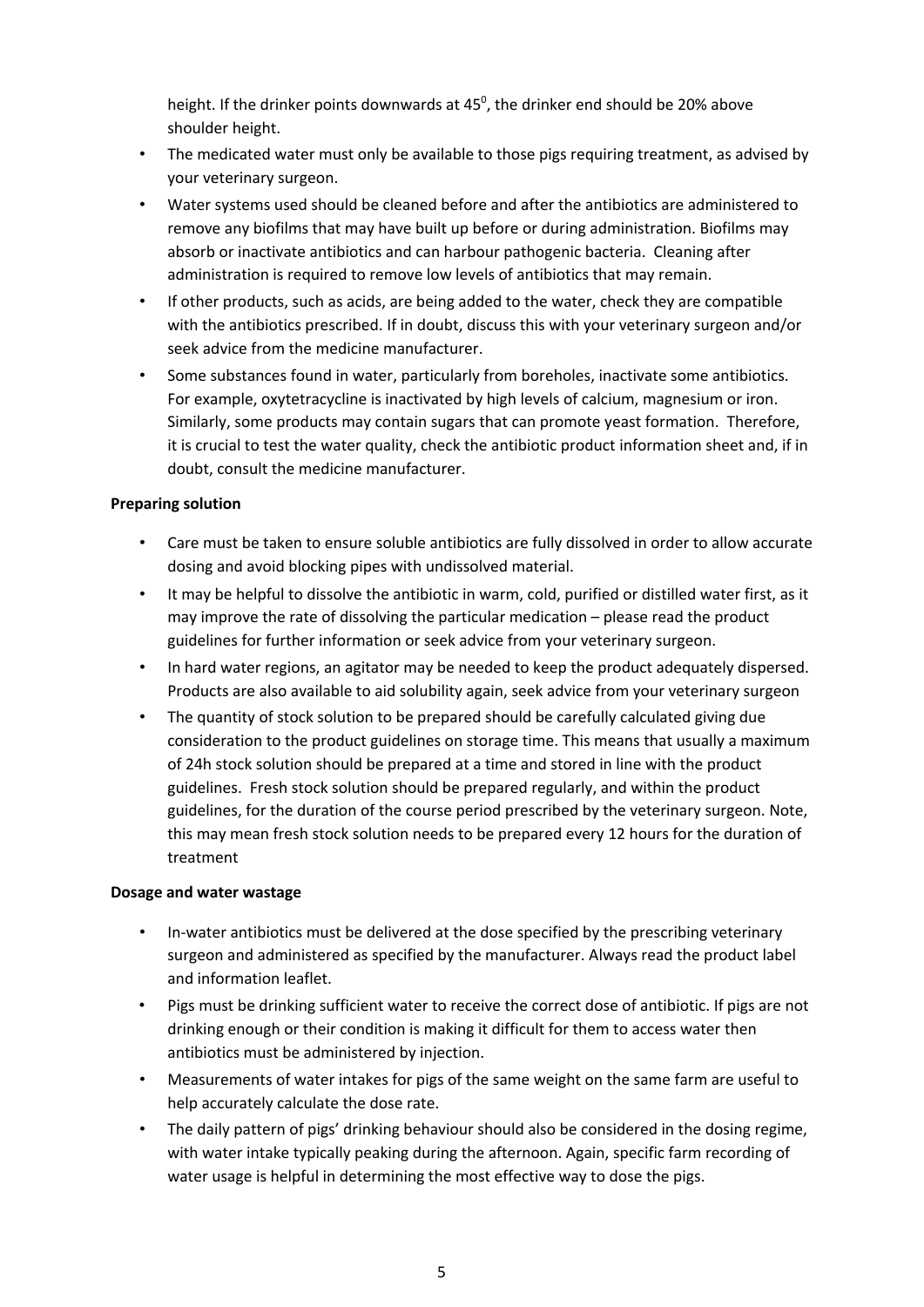- The medicated water should be the only (non-feed) water source offered to pigs undergoing treatment.
- If your pigs are fed using a liquid feed system, consult your veterinary surgeon for advice, as water intakes may be insufficient for in-water medication.
- In hot weather, pigs tend to consume more water but will also waste water by using it to cool themselves. Ensure ventilation design and operation is adequate to minimise this. Spray cooling systems may be used alongside good ventilation to help further reduce wastage through drinkers.
- Cup-style drinkers tend to result in less wastage of water compared with nipple drinkers. This should be considered if new drinkers are being installed, in order to optimise the use of in-water antibiotic formulations.
- Dosage may need to be adjusted to account for any increased water intake or water wastage – any increases in water consumption or concerns about dosage should be discussed with your vet.
- The system should be primed with the medicated water, to avoid delays in antibiotics reaching the pigs at the beginning of treatment.

# Proportional dosing pumps and devices<sup>2</sup>

<u>.</u>

- Proportional dosing pumps are the method of choice for delivering medication via water. They must be correctly installed, following the manufacturer's directions and using the appropriate model for the required use. Particular attention should be paid to water flow rates and pressures.
- The water system must have adequate flow in order to deliver antibiotics accurately through a proportional dosing pump. Ensure the flow rate of your system is within the range recommended for your dosing pump. It may not be appropriate to use a proportional dosing pump to treat small numbers of young pigs due to the low flow rate.
- When a proportional dosing pump is used, the daily medication requirement needs to be calculated alongside the daily water requirement for the pigs being treated.
- The stock solution volume is calculated by multiplying the daily water requirement by the setting on the proportional dosing pump – follow the manufacturer's instructions for your specific pump. Step-by-step guidance on how to calculate dosages for in-water medication can also be found on pages 84-85 of AHDB's water medication report.

The calculated amount of antibiotic should be fully dissolved in the appropriate stock solution volume before being administered through the dosing pump. Dose rates of some products mean it may not be possible for all the product to dissolve in the volume of water (over saturation level). In such cases, product will not be adequately mixed and will saturate out leading to possible under dosing.

• Proportional dosing pumps should be thoroughly cleaned and recalibrated regularly according to manufacturers' recommendations.

<sup>&</sup>lt;sup>2</sup> From here on, these are simply referred to as proportional dosing pumps, but it is also intended to include other devices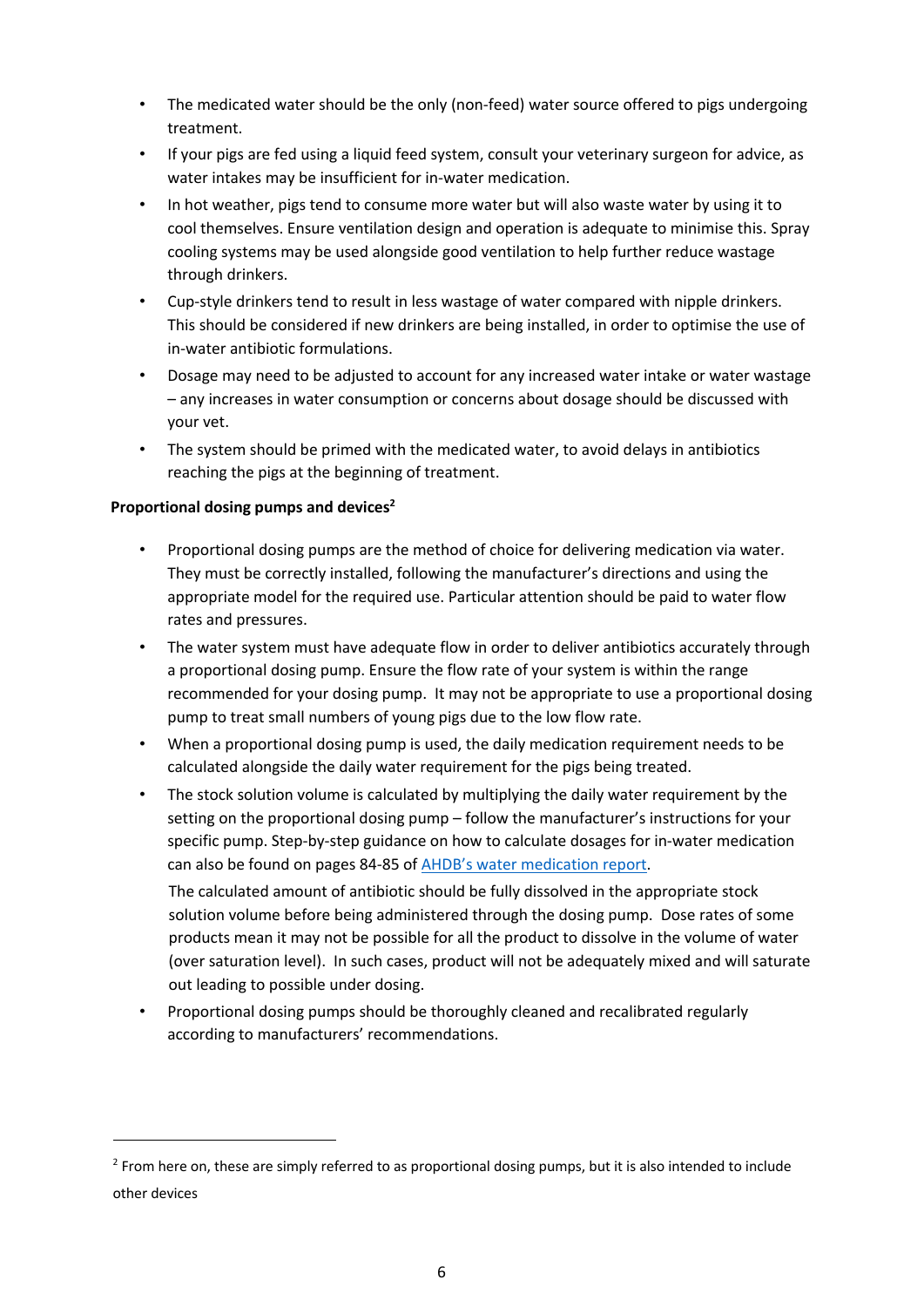### **Header tanks**

- When medicating animals via water, consider the most appropriate method for the product to be used. A proportional dosing pump may be preferable to a header tank as they avoid some of the difficulties discussed below. In particular, in terms of making up sufficient stock solution and ensuring a continuous water supply to pigs being treated. However, some products may not be suitable for dosing pumps due to dilution rates/saturation levels or because the product tends to block the pump.
- Excellent hygiene levels need to be maintained in header tanks as the presence of bacteria and other contaminants can interfere with the effectiveness of antibiotics. Header tanks should be cleaned routinely, with extra care taken before starting and after completing a course of antibiotics.
- When adding antibiotics to a header tank, the total dose needed for the treatment group for a set time should be calculated. This should be no more than 24 hours' worth or a shorter time if the product is not stable. Check the product information. Consideration should also be given to the duration of the working day of stock people and the size of the header tank, so administration can be monitored
- The water supply to the header tank may need to be switched off for the period of time the antibiotics are being administered to prevent dilution of the antibiotic. It is imperative that it is turned back on once the dose has been delivered. **Where header tanks are switched off, consider using an alarm to ensure a reminder to switch back on.**
- The antibiotic should be fully dissolved in a bucket of water before being mixed into the header tank.
- Header tanks must be completely emptied after the course is completed to avoid antibiotic continuing to flow through the system.

# **4. Antibiotics administered in feed**

# **Medicated compound feed**

Medicated compound animal feed can be used to treat a **group** of pigs and has the advantage of being professionally mixed by the feed mill/farmer (if home mixed) to ensure medication is evenly distributed throughout the feed. Farmers who manufacture their own feed on the farm (home-mix) can also purchase a medicated premix to include at a specific rate in their home-mix to ensure the correct dosage is administered. **Farms mixing their own medicated feed must be approved by and registered with the Veterinary Medicines Directorate (VMD)** – for more information, visit the VMD website. It is an efficient route of administering antibiotics for both indoor and outdoor production systems, which minimises stress and the requirement to handle individual animals.

- Pigs must have a healthy appetite before in-feed antibiotics are started, as those with poor appetites may be under-dosed. This will be a consideration for the prescribing vet and any reduction in appetite or concerns about dosing should be discussed with your vet.
- The amount of medicated feed required should be accurately calculated by your veterinary surgeon to ensure sufficient feed is ordered to complete the required course of antibiotics. This also helps to avoid ordering too much medicated feed, ensuring pigs do not unnecessarily receive an extended period of treatment.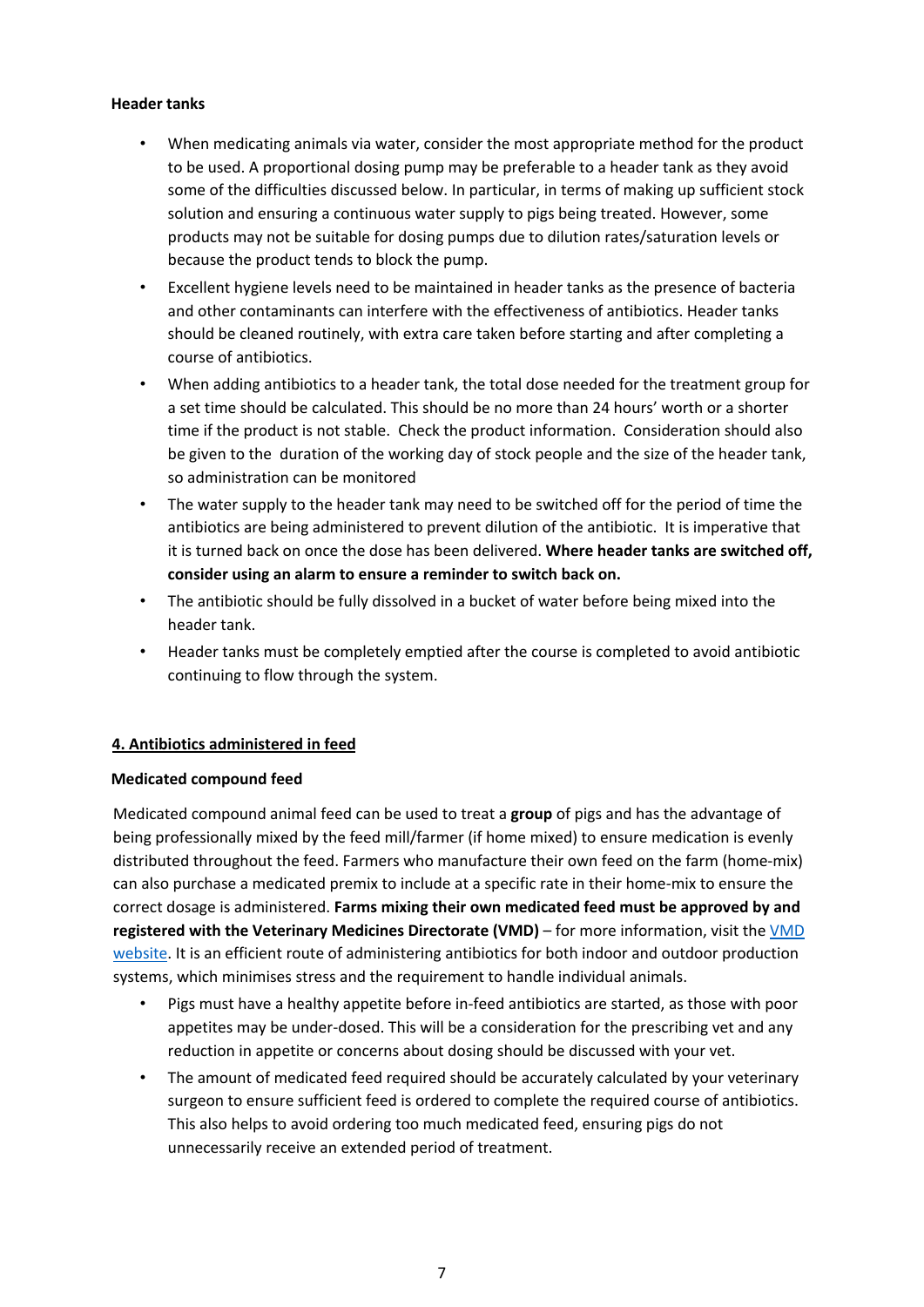- Feed must be stored in a manner that minimises the risk of contamination. Medicated feed must be kept in separate, clearly labelled, bulk storage or bags.
- Where possible, feed bins and hoppers should be cleaned out before and after treatment to avoid mixing of medicated and un-medicated feeds. Special attention should be given to hoppers where funnelling in the centre of hoppers can leave residual feed around the sides.
- Care must be taken to ensure only the pigs requiring treatment have access to the medicated feed.
- The medicated feed should be the only food source offered to pigs undergoing treatment.

# **Top-dressing**

'Top-dressing' of antibiotics is the mixing of oral powder into feed on-farm to treat **individual** pigs. It is a method of administering antibiotics to individuals in both indoor and outdoor production systems but must be done carefully to ensure correct dosing and in accordance with the SPC<sup>3</sup>.

- Top-dressing should only be done with products that are authorised specifically for this use in individual animals.
- Stock people must follow the directions on the product label/packaging when administering the antibiotic, including the use of appropriate Personal Protective Equipment.
- Great care must be taken to ensure the correct amount of antibiotic is used and it is carefully mixed for even distribution in the feed. This is crucial to avoid under or over-dosing the pig.
- Only the pig undergoing treatment should be allowed access to the top-dressed feed. The top-dressed feed should be the only food source offered to the pig undergoing treatment.

# **5. Storage and disposal of antibiotics**

# **Storage**

 $\overline{a}$ 

- Antibiotics should be stored in accordance with the instructions on the label and packaging always check the product label. For example, storage temperature is critical for some medicines and exposure to light can damage others.
- Medicines must not be used after their expiry date, in order to maintain their effectiveness.
- Medicines must be stored securely, under lock and key. Keep medicines out of reach of children, animals and anyone not supposed to handle them.
- Medicated feed should be stored in rodent proof areas.

# **Disposal of unused antibiotics**

• Dispose of all expired, partly used or unused antibiotics, containers and equipment properly and always follow any specific advice on the label with regards to disposal. It may be possible to return unused medicines to the prescribing veterinary surgeon or supplier for disposal. Your veterinary surgeon will be able to advise you on this.

<sup>&</sup>lt;sup>3</sup> Summaries of Product Characteristics (SPCs) which are a description of a medicinal product's properties and the conditions attached to its use.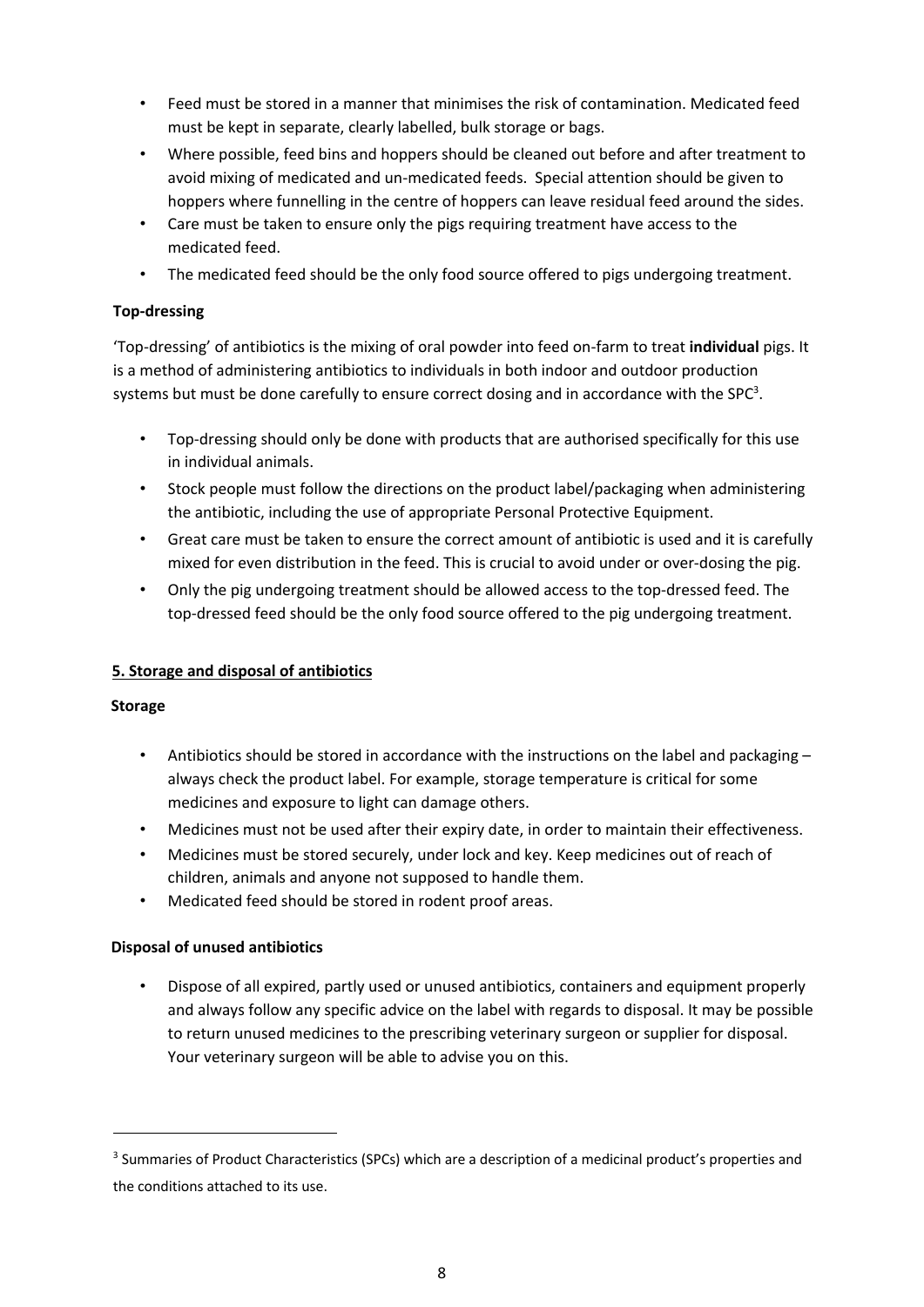- Antibiotic labels contain information on how long after breaching the container it is safe to use the product. Do not use antibiotics after this date.
- Sharps must be disposed of in a purpose-made container and removed through an approved route. They should never be put in domestic waste.
- Do not hoard partly used medicines in case they may be useful later and never pass them on to anyone else; it is illegal to do so.

# **6. Record keeping**

- There is a legal requirement to record all veterinary medicine use on farm, including antibiotics.
- In April 2016, AHDB Pork launched the electronic Medicines Book (eMB) for pigs to provide a convenient way to record and quantify usage so producers can review and optimise their on farm antibiotic use.
- Red Tractor Pigs standards ( $1<sup>st</sup>$  October 2017, version four) require each quarter's data must be collated and uploaded within six weeks from the last day of the quarter.
- In Scotland, QMS require total antibiotic usage data from  $1<sup>st</sup>$  August 2016 onwards to be submitted to eMB. Data for each quarter must be submitted within one calendar month of the last day of the quarter.

# **Summary of medicine recording requirements for food producing animals**

At a minimum, recording requirements must comply with The Veterinary Medicine Regulations 2013 and farmers are required to keep the following:

- The owner or keeper of food-producing animals must keep the documentation relating to the acquisition of all veterinary medicinal products acquired for those animals for **five years**.
- When a veterinary medicinal product is bought or otherwise acquired for a food-producing animal the keeper must, at the time, record:
	- o Name of the product and the batch number
	- o Date of acquisition
	- o Quantity acquired
	- o Name and address of the supplier.
	- At the time of administration the keeper must record:
		- o Name of the product
		- o Date of administration
		- o Quantity administered
		- o Withdrawal period
		- $\circ$  Identity of the animal(s) treated.

If a veterinary surgeon administers a veterinary medicinal product, they must record the above information relating to administration, the batch number and their name in the keeper's records, or provide this information to the keeper in writing and the keeper must then enter it in their records.

- If the keeper disposes of a veterinary medicine other than by treating an animal, they must record:
	- o Date of disposal
	- o Quantity of product involved